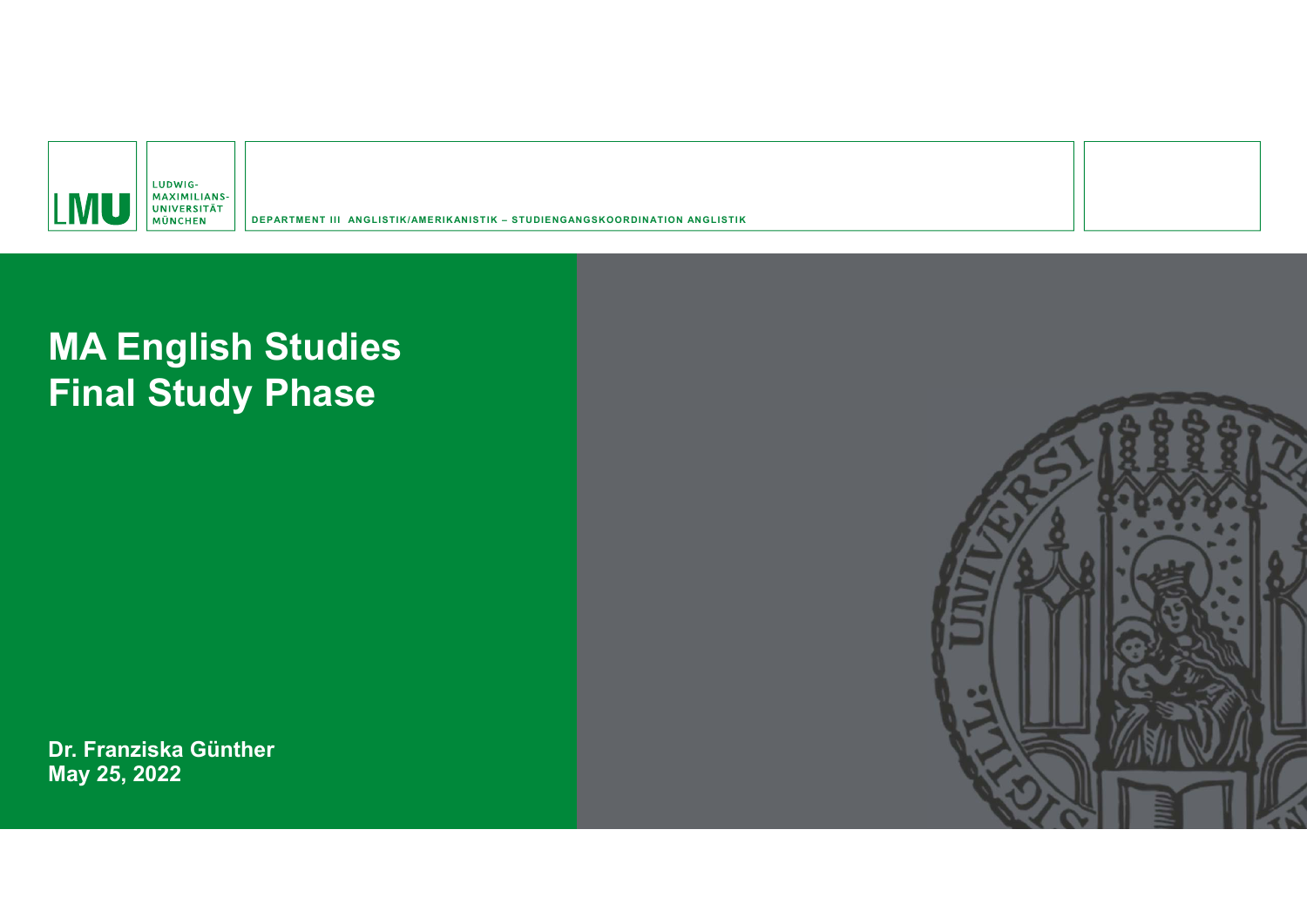

# **1. The last semesters**

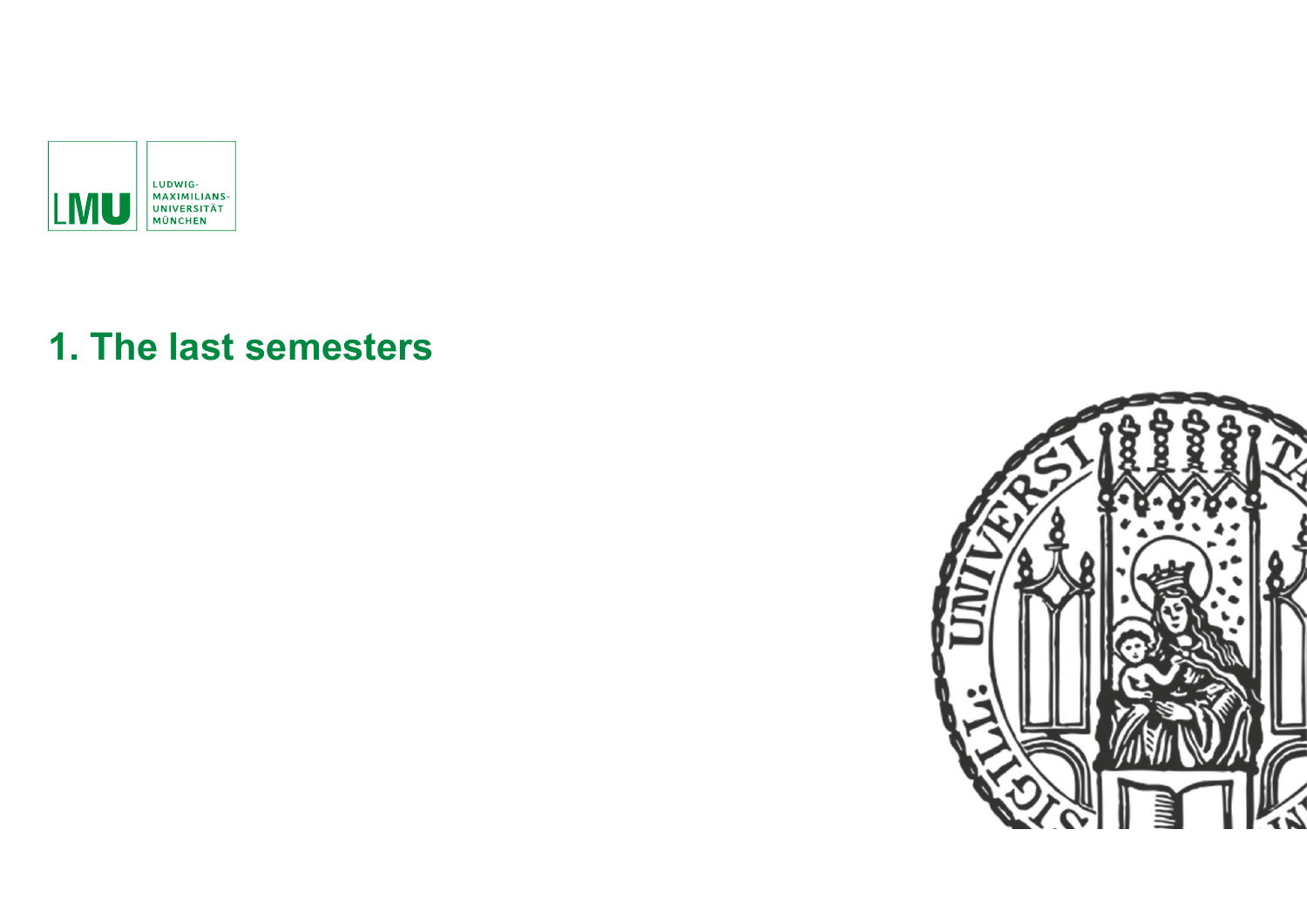## **Final study phase – Aim**

- $\rightarrow$  Required credits: 120 ECTS
- $\rightarrow$  No (one) final exam

(2) <sup>1</sup>Die studienbegleitend abzulegende Masterprüfung (§ 9 Abs. 1) bildet den berufsqualifizierenden Abschluss des Masterstudiengangs English Studies. <sup>2</sup>Durch die Masterprüfung wird festgestellt, ob die oder der Studierende die Zusammenhänge des Faches überblickt und kritisch beurteilen kann, die Fähigkeit besitzt, dessen wissenschaftliche Methoden und Erkenntnisse anzuwenden und die für den Übergang in die Berufspraxis notwendigen gründlichen Fachkenntnisse erworben hat.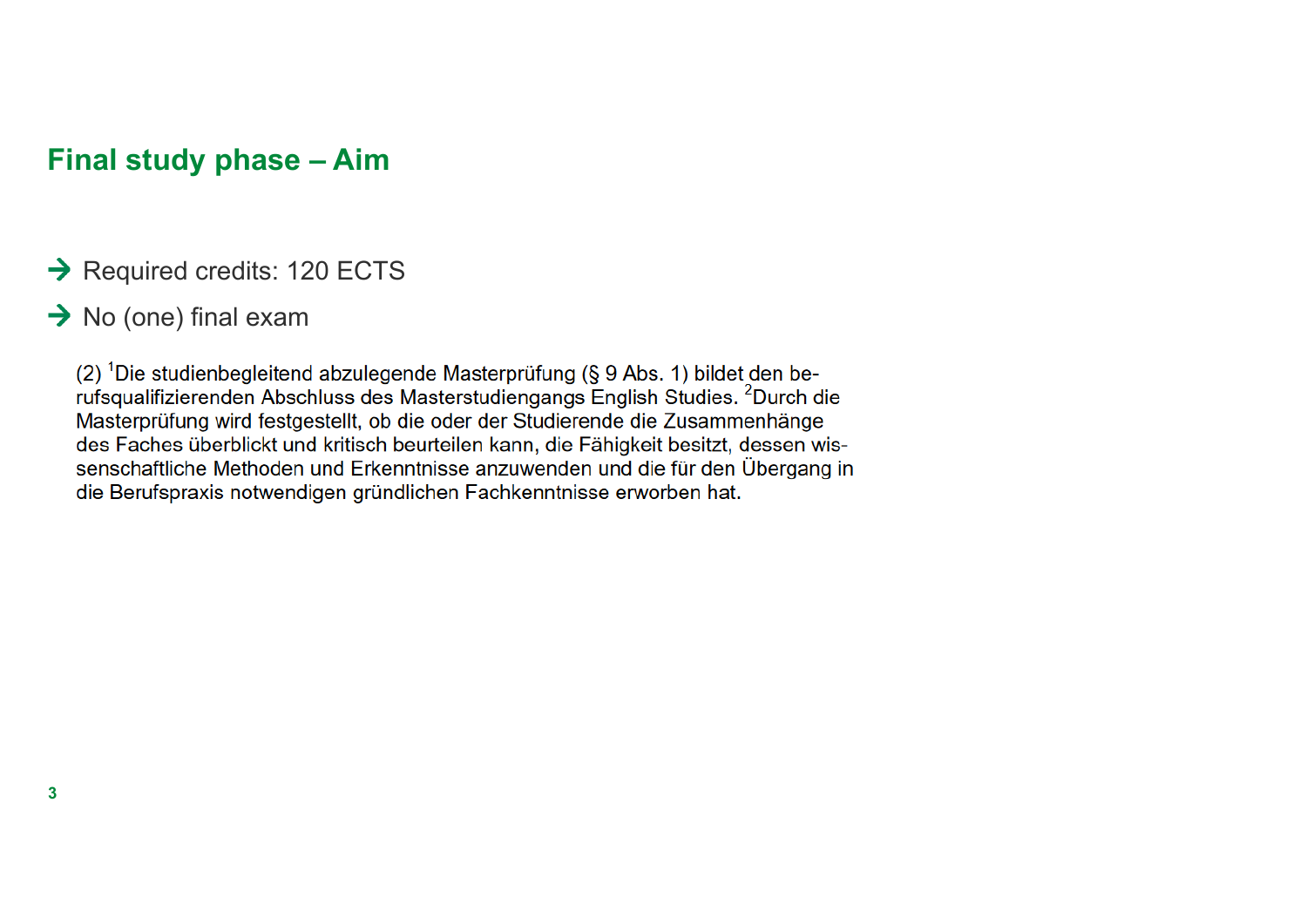# **Final study phase – Time frame**

- $\rightarrow$  Ideally: the MA should be finished by the end of the 4th semester; i.e. students should register for the MA thesis at the end of the 3rd semester
- $\rightarrow$  Necessarily required: the last time to register for the MA thesis is at the end of the 4th semester; the very last chance to pass exams is the 7th semester, except for the MA thesis, which has to be successfully finished in the 6th semester.

Special Corona-regulation: The summer term 2020, the winter term 2020/21, the summer term 2021 and the winter term 2021/22 do not count as regular semesters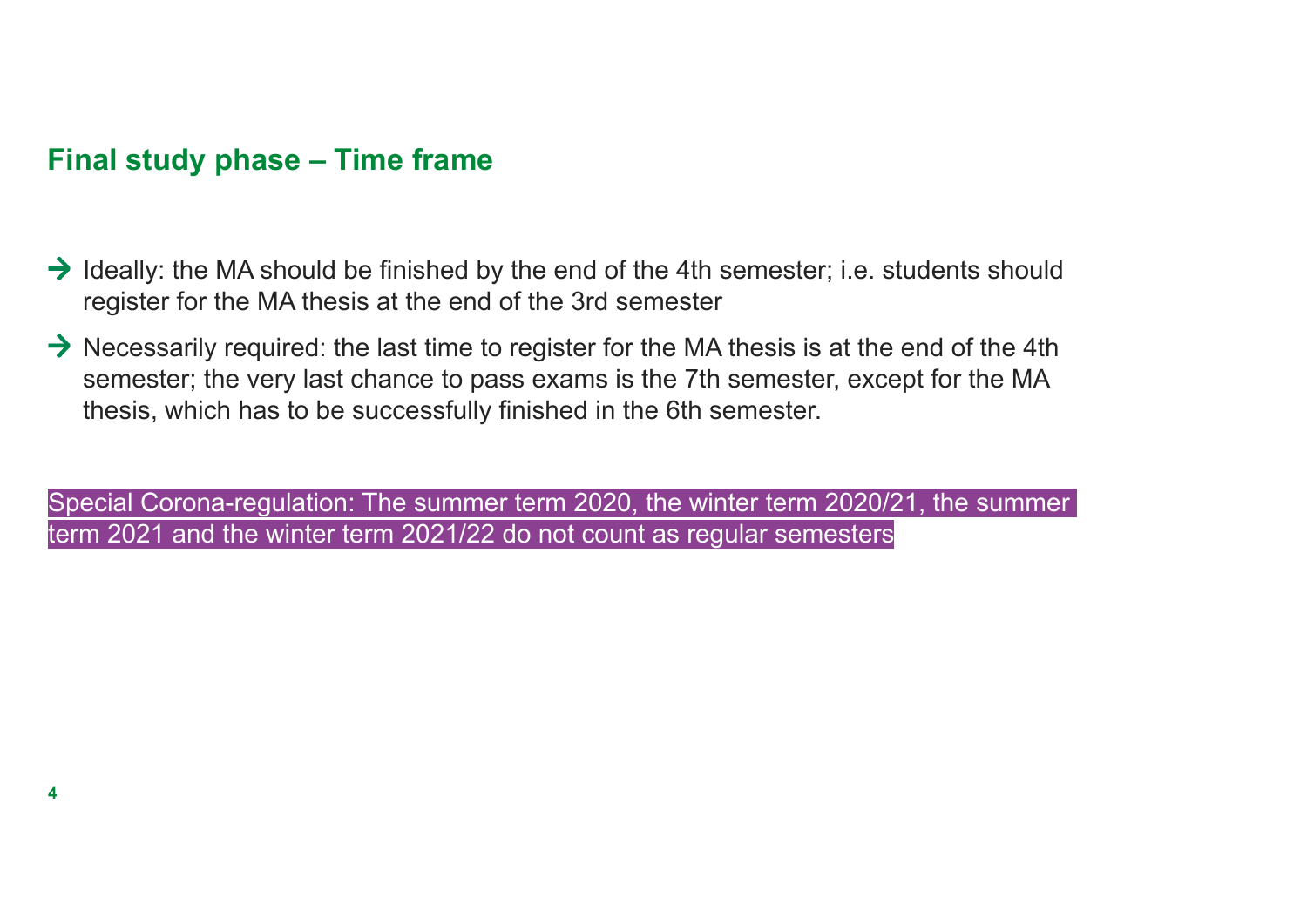# **The last semester(s)**



The checklist (PDF/141 KByte)

https://www.anglistik.uni-muenchen.de/studium\_neu/downloads/checklist\_ma.pdf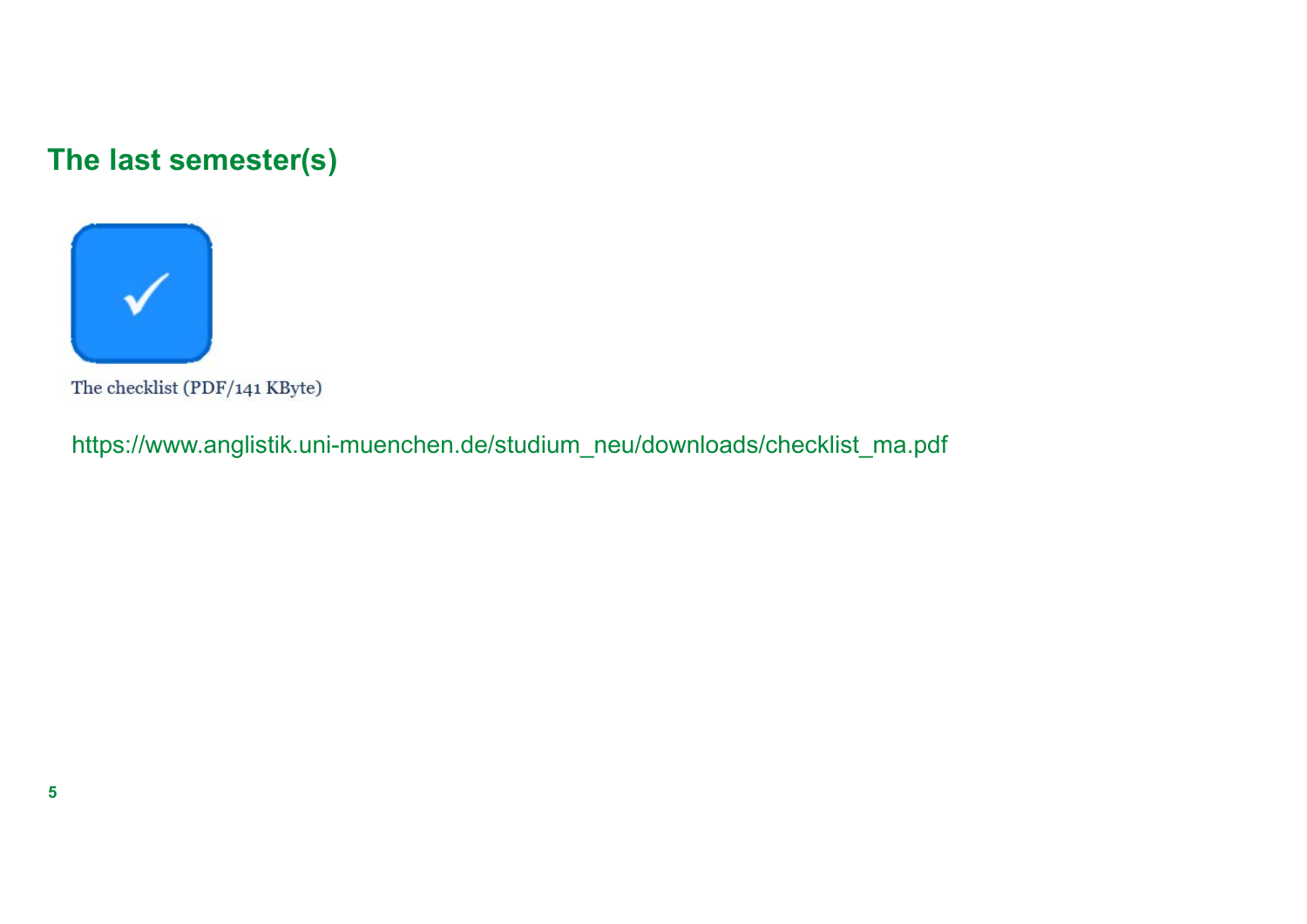

# **2. The MA thesis**

# $→$  **See also information sheet on the website**

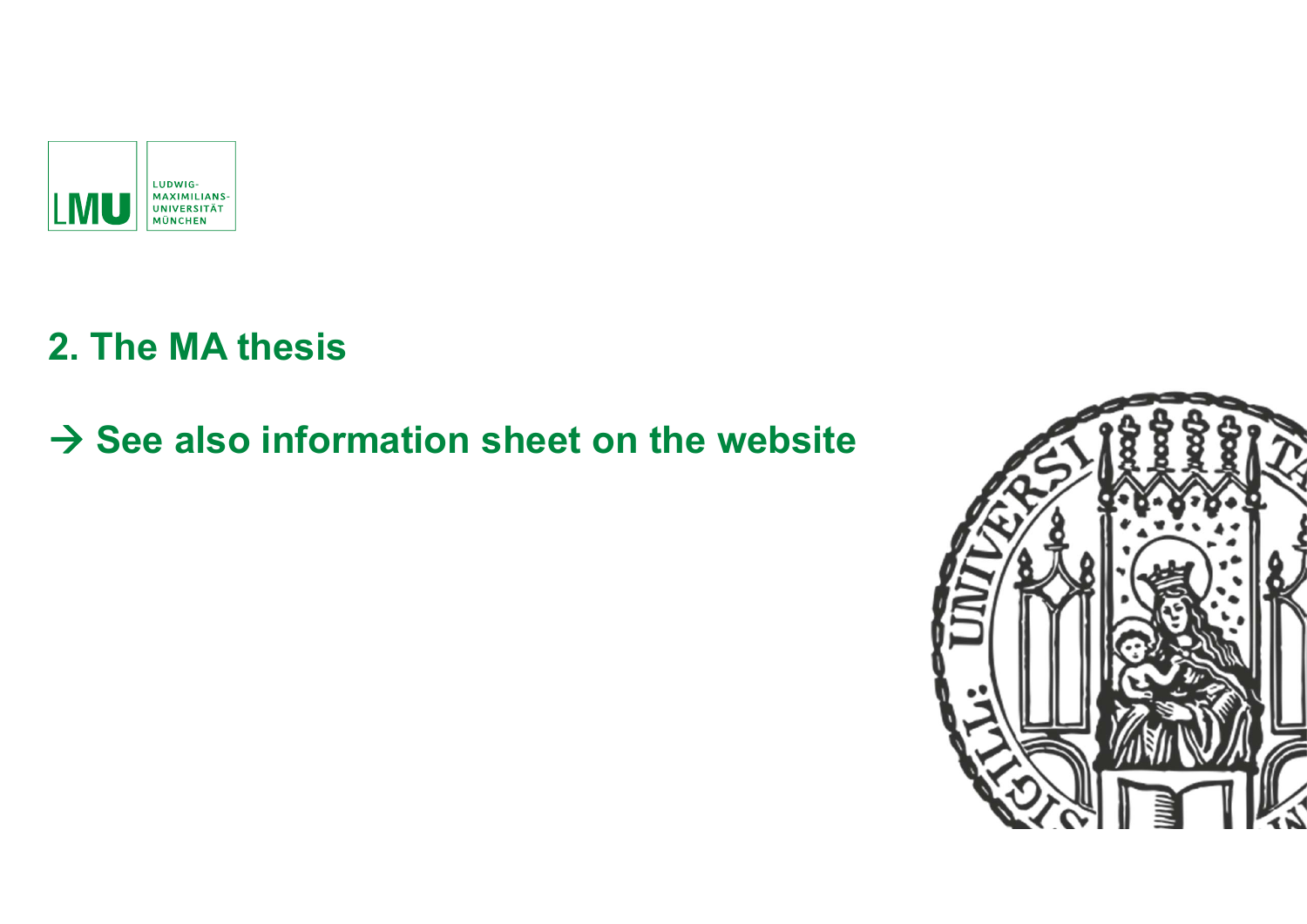## **The MA thesis**

**7**

- $\rightarrow$  = WP 38.1/39.1/40.1/41.1 (27 ECTS)
- $\rightarrow$  time to work on the thesis: 20 weeks (within a predefined working period)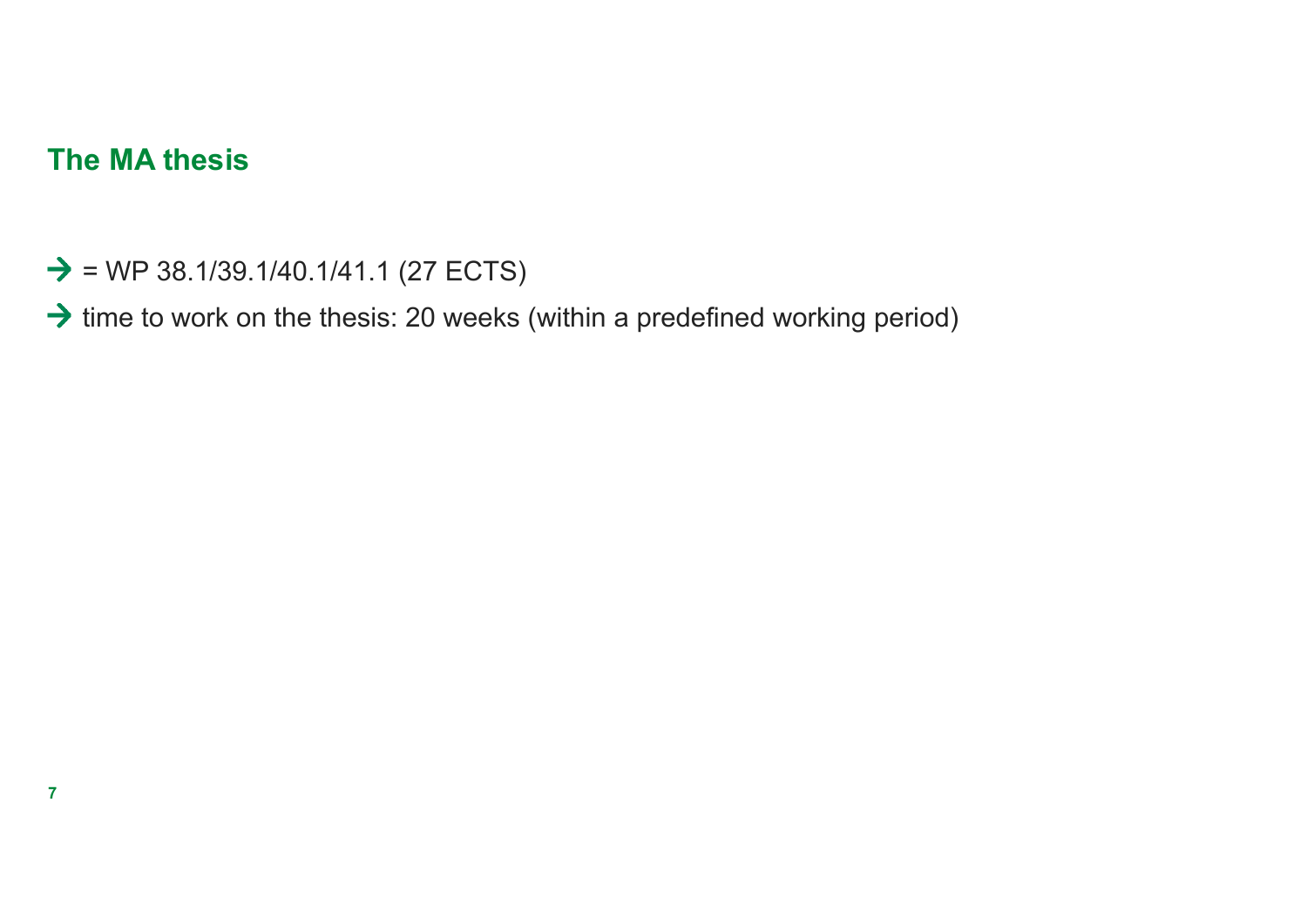## **The MA thesis**



The PStO

...the legal document on which the study programme is based (only available in German)

|                      |                         |                                   |                                                             | <b>Module</b>                                                |                               |                                                | Lehrveranstaltungen                                    |                     |            | Modulprüfungen / Modulteilprüfungen            |                    |                    |                                                |                                             |              |                               |              |
|----------------------|-------------------------|-----------------------------------|-------------------------------------------------------------|--------------------------------------------------------------|-------------------------------|------------------------------------------------|--------------------------------------------------------|---------------------|------------|------------------------------------------------|--------------------|--------------------|------------------------------------------------|---------------------------------------------|--------------|-------------------------------|--------------|
| $\blacktriangleleft$ | 2                       | 3                                 | 4                                                           | 5                                                            | 6                             | 7                                              | $\overline{\mathbf{8}}$                                | $\overline{9}$      | 10         | 11                                             | 12                 | 13                 | 14                                             | 15                                          | 16           | 17                            | 18           |
| Semester'            | Zulassungsvoraussetzung | (P) / Wahlpflicht (WP)<br>Pflicht | Kurzbezeichnung des<br>Moduls bzw. der<br>Lehrveranstaltung | Bezeichnung des Moduls                                       | £.<br>angeboten               | Zulassungsvoraussetzung                        | Bezeichnung der<br>Lehrveranstaltung                   | Unterrichtsform     | <b>SWS</b> | Zulassungsvoraussetzung                        | Prüfungsart*       | Prüfungsform       | -umfang<br>Prüfungsdauer bzw.                  | Benotung bzw.<br>bestanden/ nicht bestanden | Notengewicht | Wiederholbarkeit              | ECTS-Punkte* |
|                      | keine                   | <b>WP</b>                         | <b>WP38</b>                                                 | Profilmodul<br><b>Linguistics IV</b><br>(synchron)           | WS<br>und<br><b>SS</b>        |                                                |                                                        |                     |            |                                                |                    |                    |                                                |                                             |              |                               | 30           |
| (4.)                 |                         | P                                 | <b>WP 38.1</b>                                              |                                                              | <b>WS</b><br>und<br>SS        | keine                                          | <b>Masterarbeit</b><br><b>Synchronic Linguistics</b>   | Masterarbeit        |            | keine                                          | MTP.<br><b>MAA</b> | <b>Masterarbei</b> | 20 Wochen,<br>$60.000 - max$<br>90.000 Zeichen | enotung                                     |              | einmal,<br>nächster<br>Termin | (27)         |
| (4.)                 |                         | P                                 | WP 38.2                                                     |                                                              | <b>WS</b><br>und<br>SS        | erfolgreiche<br>Teilnahme an<br><b>WP 38.1</b> | <b>Disputation</b><br><b>Synchronic Linguistics</b>    | <b>Disputation</b>  |            | erfolgreiche<br>Teilnahme an<br><b>WP 38.1</b> | MTP,<br><b>DP</b>  | <b>Disputation</b> | 15-30 Minuten                                  | Benotung                                    |              | einmal,<br>nächster<br>Termin | (3)          |
|                      | keine                   | <b>WP</b>                         | <b>WP39</b>                                                 | Profilmodul<br><b>Linguistics IV</b><br>(diachron)           | <b>WS</b><br>und<br><b>SS</b> |                                                |                                                        |                     |            |                                                |                    |                    |                                                |                                             |              |                               | 30           |
| (4.)                 |                         | P                                 | <b>WP 39.1</b>                                              |                                                              | <b>WS</b><br>und<br>SS        | keine                                          | <b>Masterarbeit</b><br><b>Diachronic Linguistics</b>   | <b>Masterarbeit</b> |            | keine                                          | MTP.<br><b>MAA</b> | <b>Masterarbe</b>  | 20 Wochen,<br>$60.000 - max$<br>90.000 Zeichen | Benotung                                    |              | einmal,<br>nächster<br>Termin | (27)         |
| (4.)                 |                         | P.                                | <b>WP 39.2</b>                                              |                                                              | <b>WS</b><br>und<br>SS        | erfolgreiche<br>Teilnahme an<br><b>WP 39.1</b> | <b>Disputation</b><br><b>Diachronic Linguistics</b>    | <b>Disputation</b>  |            | erfolgreiche<br>Teilnahme an<br><b>WP 39.1</b> | MTP.<br><b>DP</b>  | <b>Disputation</b> | 15-30 Minuten                                  | Benotung                                    |              | einmal.<br>nächster<br>Termin | (3)          |
|                      | keine                   | <b>WP</b>                         | <b>WP40</b>                                                 | Profilmodul<br><b>Literature and Culture IV</b>              | <b>WS</b><br>und<br><b>SS</b> |                                                |                                                        |                     |            |                                                |                    |                    |                                                |                                             |              |                               | 30           |
| (4.)                 |                         | P                                 | WP 40.1                                                     |                                                              | <b>WS</b><br>und<br>SS        | keine                                          | <b>Masterarbeit</b><br><b>Literature and Culture</b>   | Masterarbeit        |            | keine                                          | MTP,<br><b>MAA</b> | Masterarbei        | 20 Wochen.<br>$60.000 - max$<br>90.000 Zeichen | lenotung                                    |              | einmal.<br>nächster<br>Termin | (27)         |
| (4.)                 |                         | P                                 | <b>WP 40.2</b>                                              |                                                              | <b>WS</b><br>und<br>SS        | erfolgreiche<br>Teilnahme an<br><b>WP 40.1</b> | <b>Disputation</b><br><b>Literature and Culture</b>    | <b>Disputation</b>  |            | erfolgreiche<br>Teilnahme an<br><b>WP 40.1</b> | MTP.<br><b>DP</b>  | <b>Disputation</b> | 15-30 Minuten                                  | Benotung                                    |              | einmal,<br>nächster<br>Termin | (3)          |
|                      | keine                   | <b>WP</b>                         | <b>WP41</b>                                                 | Profilmodul<br><b>English Language</b><br><b>Teaching IV</b> | <b>WS</b><br>und<br><b>SS</b> |                                                |                                                        |                     |            |                                                |                    |                    |                                                |                                             |              |                               | 30           |
| (4.)                 |                         | P                                 | WP 41.1                                                     |                                                              | <b>WS</b><br>und<br>SS        | keine                                          | Masterarbeit<br><b>English Language Teaching</b>       | <b>Masterarbeit</b> |            | keine                                          | MTP.<br><b>MAA</b> | Masterarbei        | 20 Wochen,<br>$60.000 - max$<br>90.000 Zeichen | senotung                                    |              | einmal.<br>nächster<br>Termin | (27)         |
| (4.)                 |                         | P                                 | <b>WP 41.2</b>                                              |                                                              | <b>WS</b><br>und<br>SS        | erfolgreiche<br>Teilnahme an<br><b>WP 41.1</b> | <b>Disputation</b><br><b>English Language Teaching</b> | <b>Disputation</b>  |            | erfolgreiche<br>Teilnahme an<br><b>WP 41.1</b> | MTP.<br><b>DP</b>  | <b>Disputation</b> | 15-30 Minuten                                  | Benotung                                    |              | einmal.<br>nächster<br>Termin | (3)          |

**8**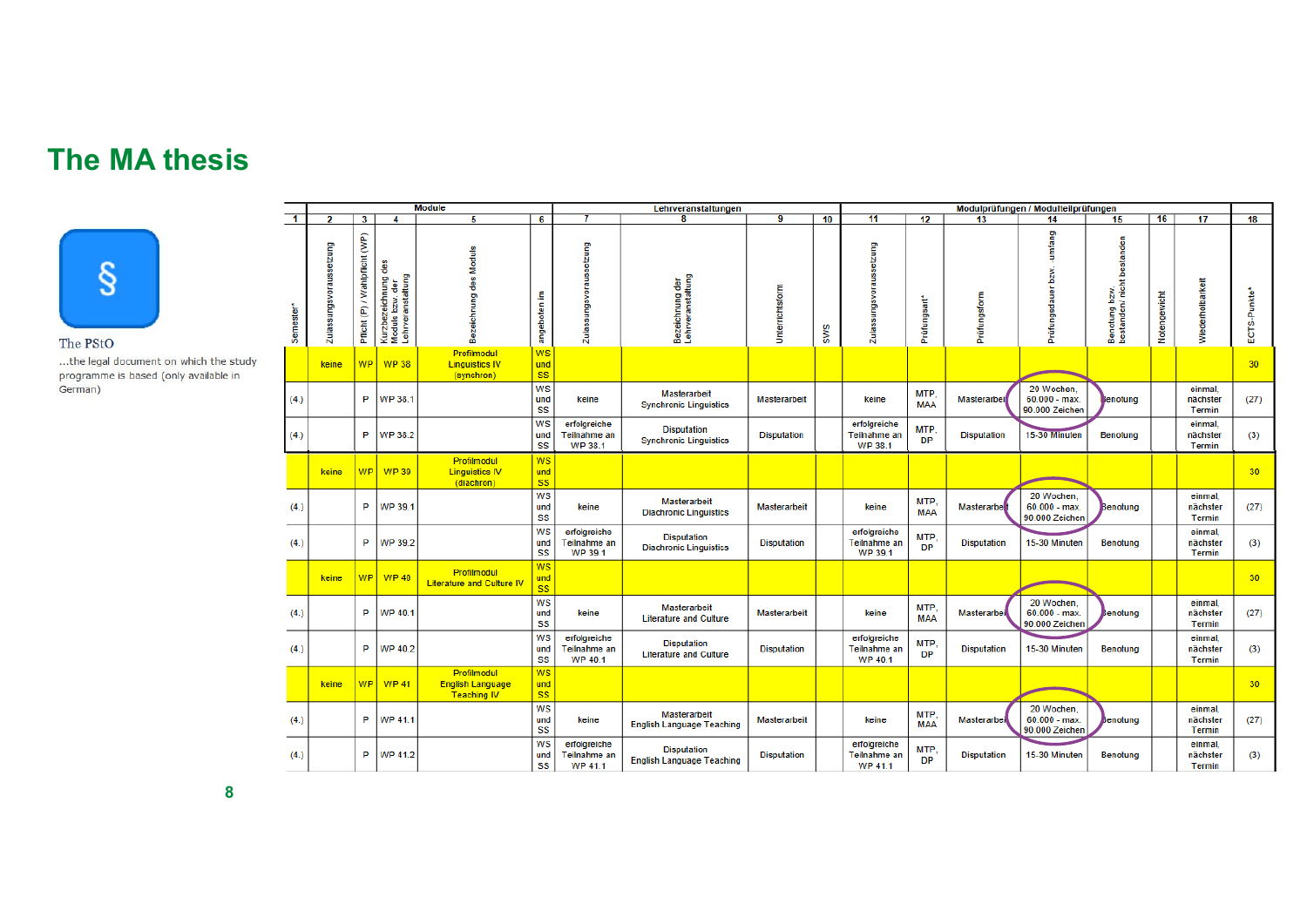### **The MA thesis – Supervisors**



#### $\rightarrow$  MA-thesis

# Who supervises MA theses?

in Linguistics:

Dr. Christine Elsweiler Prof. Dr. Stephanie Hackert Prof. Dr. Ursula Lenker (information on writing the thesis with Prof. Lenker) Prof. Dr. Hans-Jörg Schmid

#### in Literature and Culture:

Prof. Dr. Ingo Berensmeyer Prof. Dr. Tobias Döring PD Dr. Irmtraud Huber PD Dr. Daniella Jancso Prof. Dr. Helge Nowak Dr. Georgina Nugent-Folan Apl. Prof. Dr. Enno Ruge

in TEFL/English Language Teaching:

Prof. Dr. Christiane Lütge

Please contact the university teacher by whom you would like to be supervised well before the registration period - the number of candidates that a teacher can supervise is limited and the topic areas have to fit the respective supervisor's areas of expertise/interest. If you intend to write your thesis in TEFL, it is highly recommended to contact Prof. Lütge very early (ideally at least one year in advance).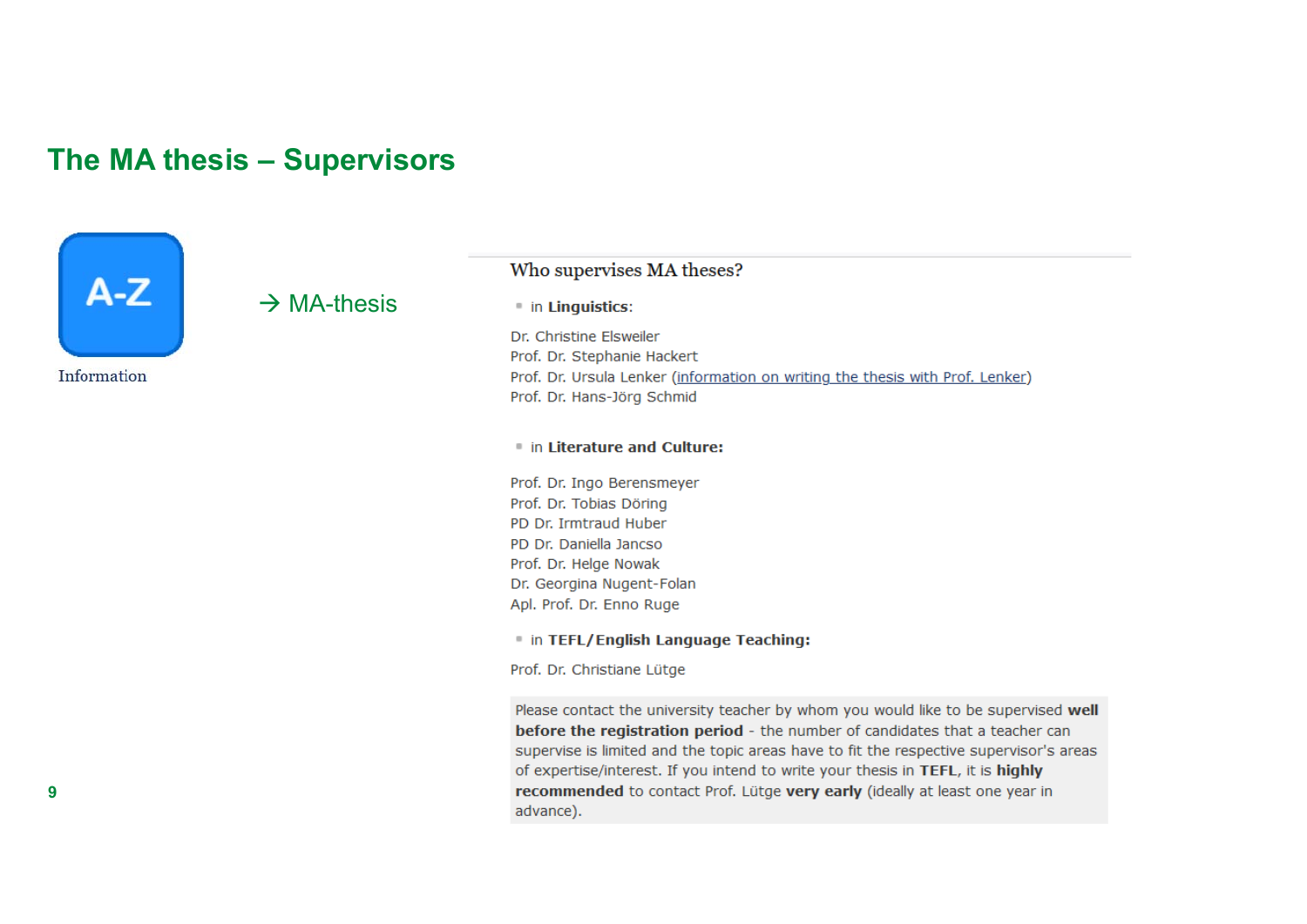### **The MA thesis – topics**

- $\rightarrow$  Please contact the supervisor(s) you would like to work with early with a suggestion for a topic (area); please also check out the subject's/supervisors' homepage(s) for inspiration, special registration requirements/conditions, etc.
- $\rightarrow$  The exact topic is set by the supervisor and communicated to you at registration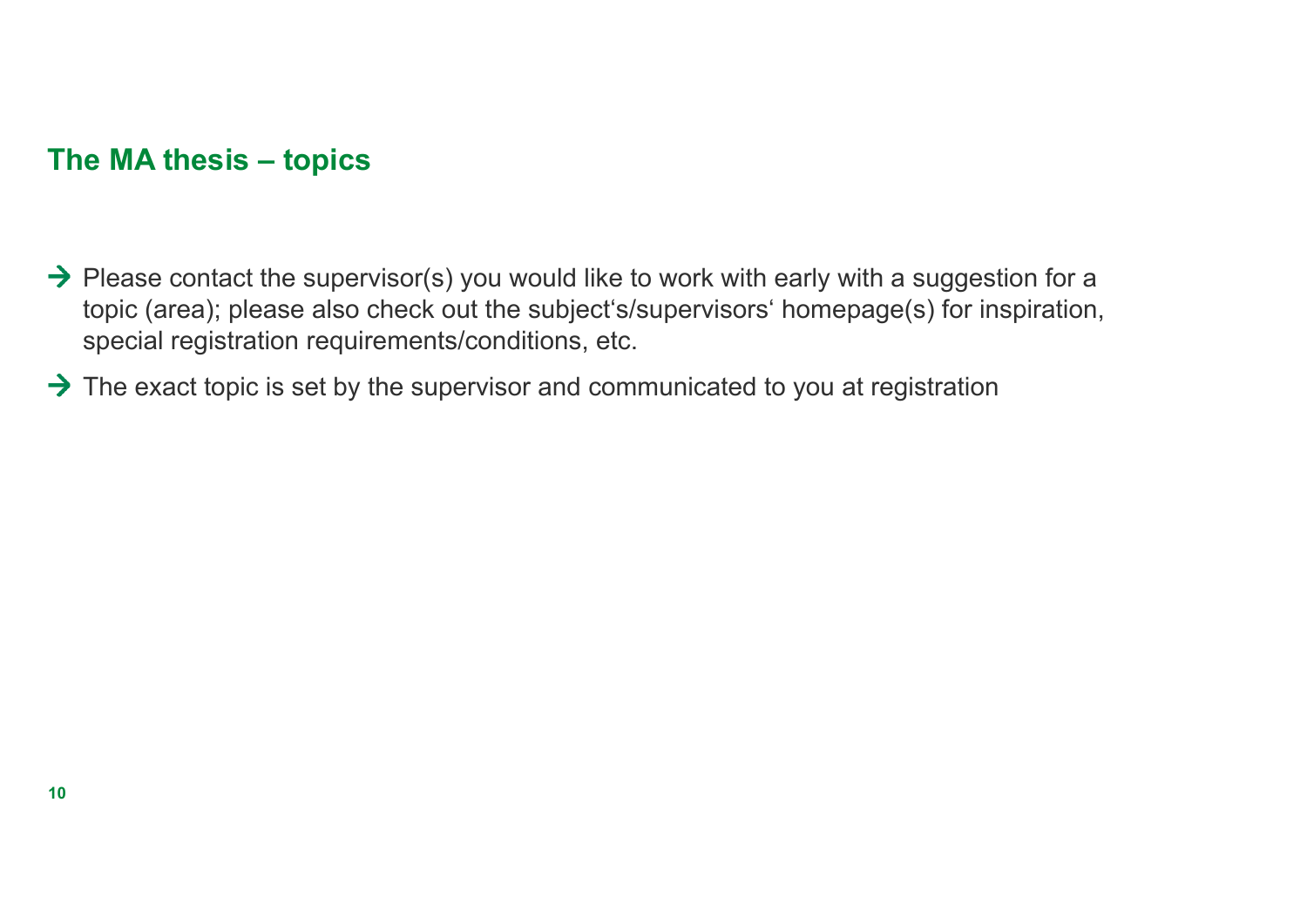**The MA thesis - registration**

During the official registration periods:

Registration period 1 (for students who write their thesis in the 5th or a later semester): **18/07/2022-22/07/2022**Registration period 2 (for students who write their thesis in the 4th or an earlier semester): 10/10/2022-14/10/2022

...using the registration form (https://ww.pags.pa.uni-muenchen.de/formulare/master/maa\_anmeldung.pdf)

 $\rightarrow$  Currently, registration is remote; i.e. you can either send a signed scan of the form to your supervisor by e-mail or send the form by mail (if you do so, please get in touch with your supervisor by e-mail beforehand)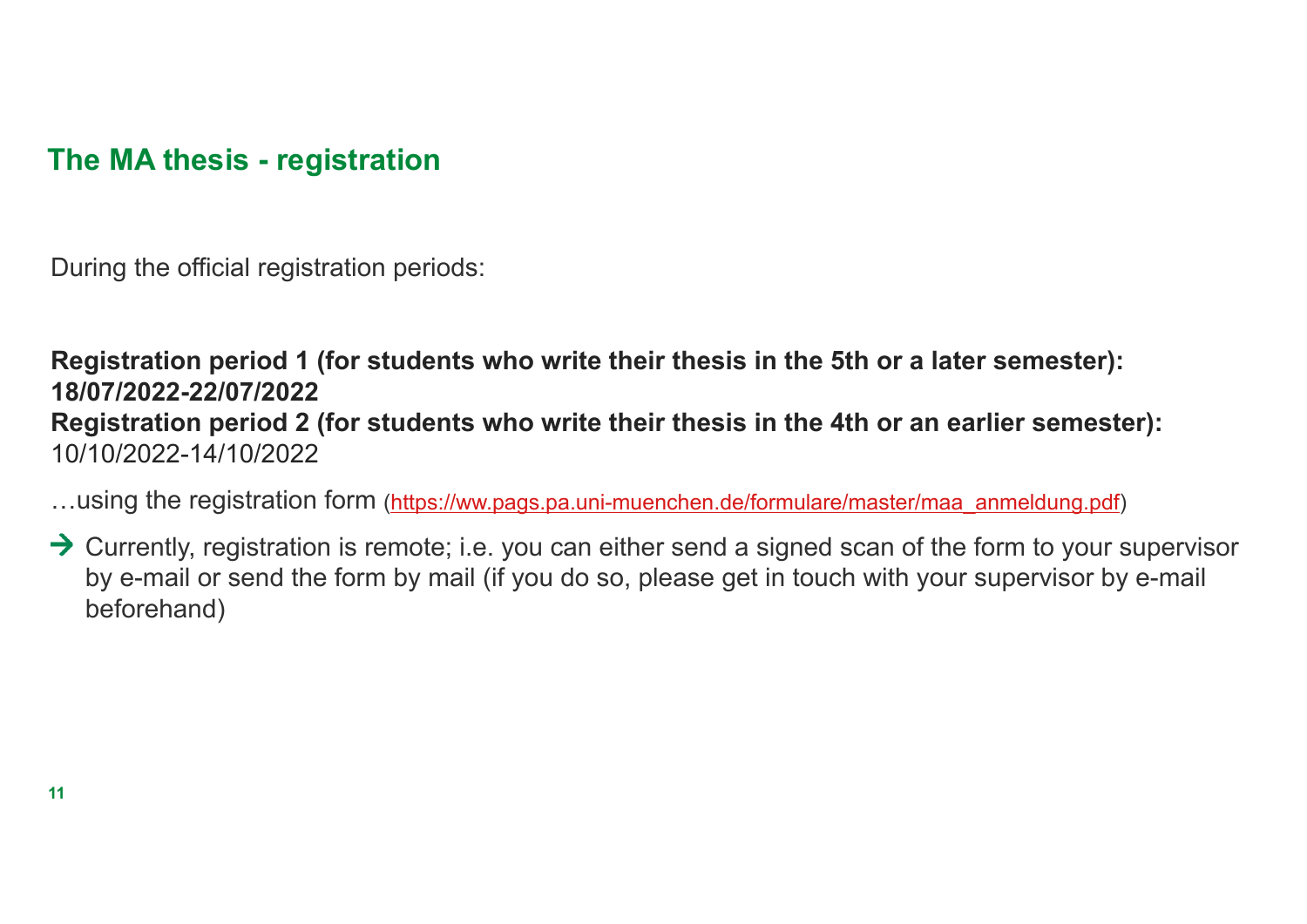# **The MA thesis – registration periods**

Registration period 1 (for students who write their thesis in the 5th or a later semester): **14.02.2022-18.02.2022**Registration period 2 (for students who write their thesis in the 4th or an earlier semester): **19.04.2022-22.04.2022**

Please note: summer term 2020, winter term 2020/21, summer term 2021 and winter term 2021/22 do not count as regular semesters

https://qissos.verwaltung.uni-muenchen.de

 $\rightarrow$  Bescheinigung über das prüfungsrechtliche Fachsemester  $\rightarrow$  PFS

### Abschluss: Master Studiengang: English Studies Fachkennzeichen: Hauptfach

| Fachsemester |                | <b>Semester</b>     | <b>Status</b> | Vertiefung | <b>Schwerpunkt</b> | <b>PO-Version</b> |
|--------------|----------------|---------------------|---------------|------------|--------------------|-------------------|
|              |                | Wintersemester 2019 | Rückmeldung   | $- - -$    | M0                 | 2017              |
|              | $\overline{2}$ | Sommersemester 2020 | Rückmeldung   | ---        | M0                 | 2017              |
|              | 3              | Wintersemester 2020 | Rückmeldung   | $- - -$    | M0                 | 2017              |
|              | $\overline{4}$ | Sommersemester 2021 | Rückmeldung   | $- - -$    | M0                 | 2017              |
|              |                | Wintersemester 2021 | Rückmeldung   | ----       | M <sub>0</sub>     | 2017              |

 $\rightarrow$  summer term 2022 = 2nd semester (PFS)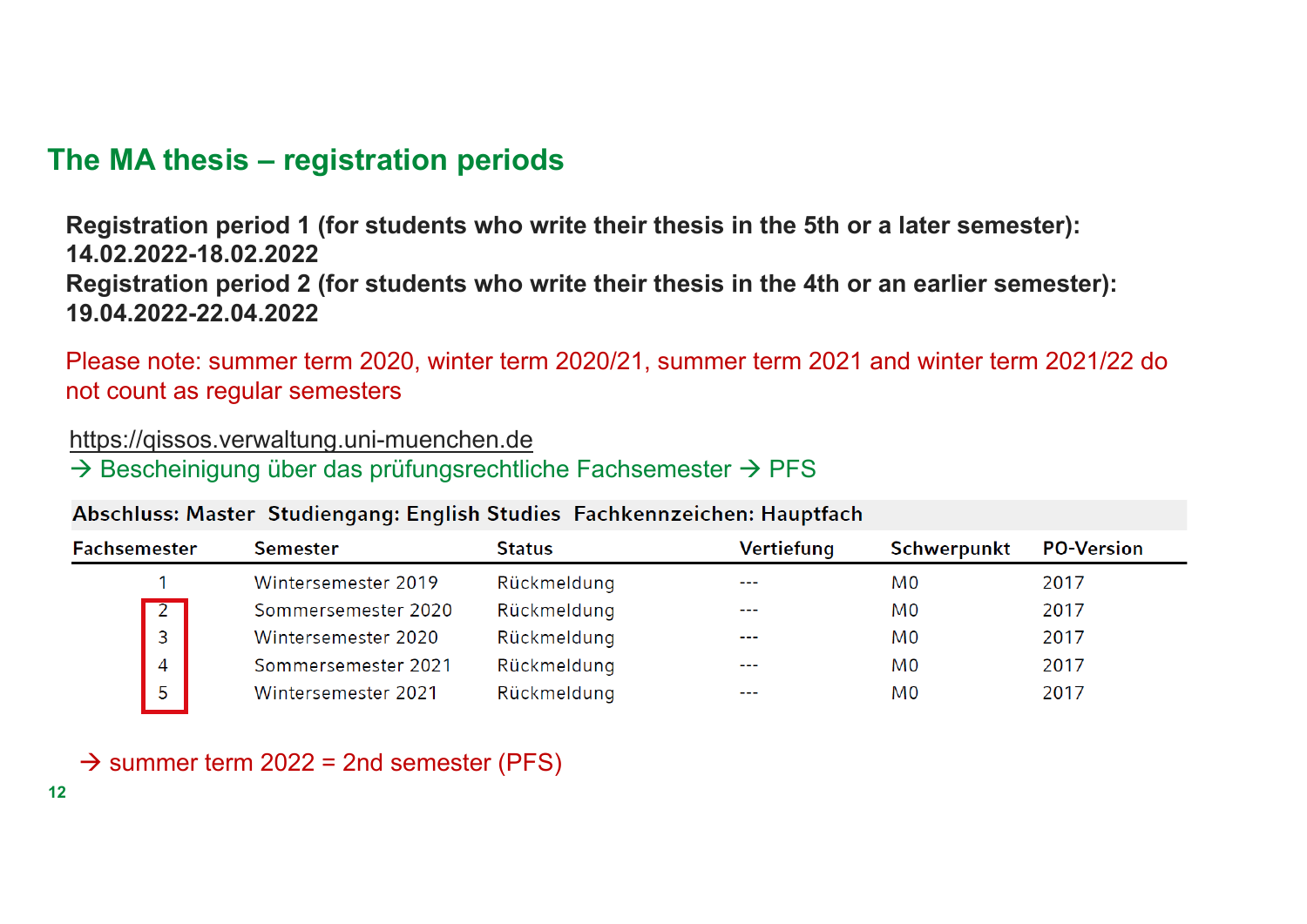| <b>Registration Form</b>                                                                                                                                                                                                                                                                                                                                                                                                                                                                                                                                                                                                                                                                                                                                                                                                                                  |                             |                                      |
|-----------------------------------------------------------------------------------------------------------------------------------------------------------------------------------------------------------------------------------------------------------------------------------------------------------------------------------------------------------------------------------------------------------------------------------------------------------------------------------------------------------------------------------------------------------------------------------------------------------------------------------------------------------------------------------------------------------------------------------------------------------------------------------------------------------------------------------------------------------|-----------------------------|--------------------------------------|
| LUDWIG-<br>MAXIMILIANS-<br>UNIVERSITÄT<br>MÜNCHEN<br>PRÜFUNGSAMT FÜR GEISTES- UND SOZIALWISSENSCHAFTEN                                                                                                                                                                                                                                                                                                                                                                                                                                                                                                                                                                                                                                                                                                                                                    |                             |                                      |
| Wird von dem/der Betreuer/in oder dem/der Studiengangskoordinator/in bis zum<br>Ende der Anmeldefrist (genaue Termine siehe PAGS-Webseite) an das Prüfungsamt<br>geschickt:<br>Prüfungsamt für Geistes- und Sozialwissenschaften<br>Geschwister-Scholl-Platz 1<br>80539 München<br>Anmeldung zur Masterarbeit<br>Angaben zur Person (von der/dem Studierenden auszufüllen)<br>Matrikelnummer:<br>Name, Vorname:<br>Anschrift:<br>Mobil:<br>Telefon:<br>E-Mail:<br>Studienfächer:<br>Erklärung der/des Studierenden<br>Hiermit versichere ich, dass ich keine gleichartige Prüfung in o. g. Studienfach an einer anderen Hochschule abgelegt und<br>"endgültig nicht bestanden" habe und dass ich nicht unter Verlust des Prüfungsanspruchs an der LMU oder an einer anderen<br>Hochschule exmatrikuliert worden bin.<br>Unterschrift der/des Studierenden | student                     | Study coordinator $\rightarrow$ PAGS |
| München, den<br>Einen Nachweis über Ihre Anmeldung zur Masterarbeit erhalten Sie als PDF in LSF unter "Info über<br>angemeldete Prüfungen".                                                                                                                                                                                                                                                                                                                                                                                                                                                                                                                                                                                                                                                                                                               |                             |                                      |
| Thema der Masterarbeit (von der Prüferin/dem Prüfer deutlich auszufüllen)                                                                                                                                                                                                                                                                                                                                                                                                                                                                                                                                                                                                                                                                                                                                                                                 |                             |                                      |
| Unterschrift der Prüferin/des Prüfers                                                                                                                                                                                                                                                                                                                                                                                                                                                                                                                                                                                                                                                                                                                                                                                                                     | examiner/                   |                                      |
| München, den<br>Name in Druckbuchstaben oder Namensstempel                                                                                                                                                                                                                                                                                                                                                                                                                                                                                                                                                                                                                                                                                                                                                                                                | supervisor<br>$\frac{8}{2}$ |                                      |
|                                                                                                                                                                                                                                                                                                                                                                                                                                                                                                                                                                                                                                                                                                                                                                                                                                                           |                             |                                      |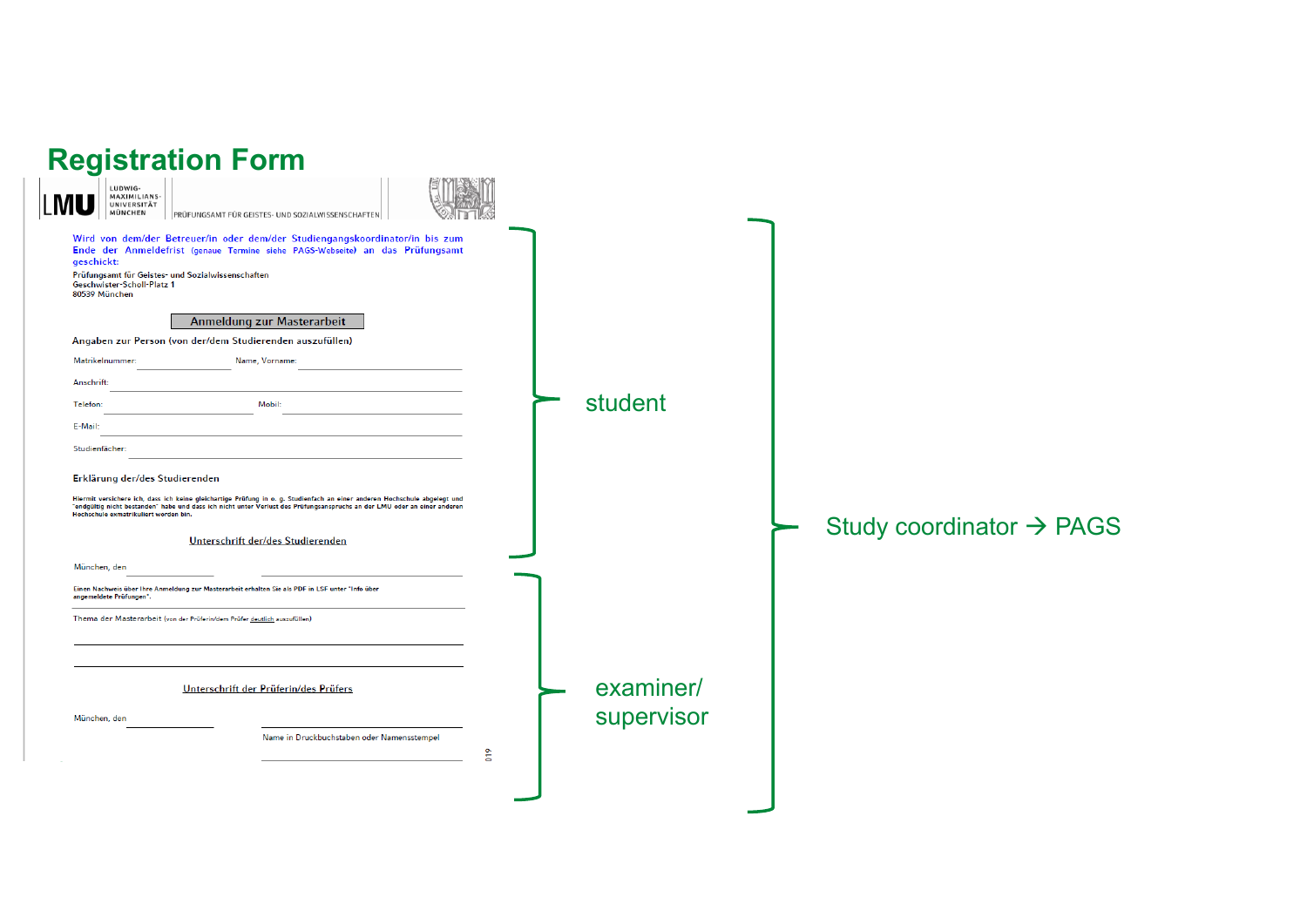# **The MA thesis – submission**

- → The submission dates are announced on the PAGS homepage (https://www.pags.pa.unimuenchen.de/master/ma\_english\_studies/sommer18/termine\_folgend/sommer21/index.ht ml)
- $\rightarrow$  submission is at PAGS (2 print copies; currently: submission by postal mail only; but the situation may change, so please check the PAGS website regularly)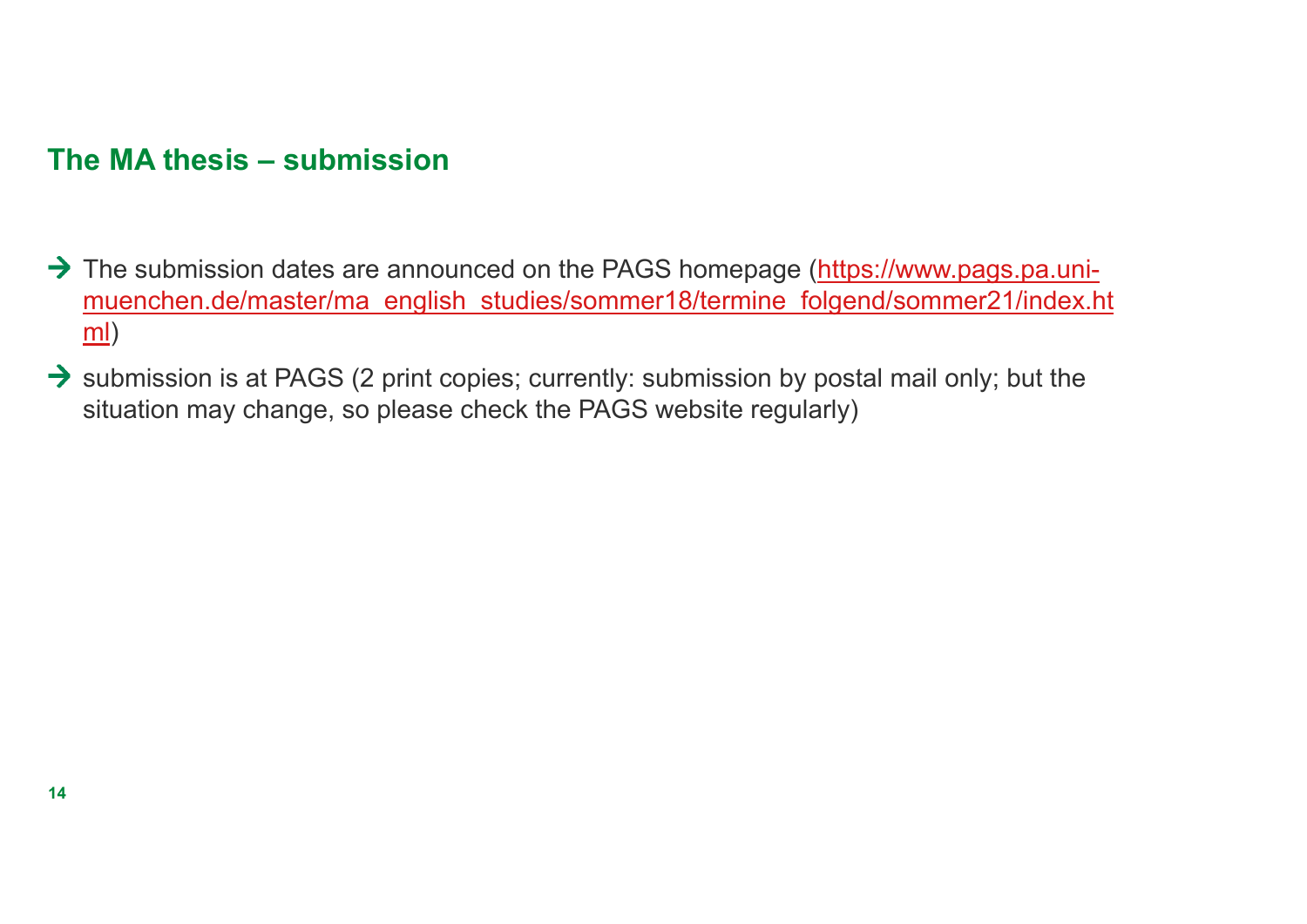

# **3. The MA defense (,,Disputation")**

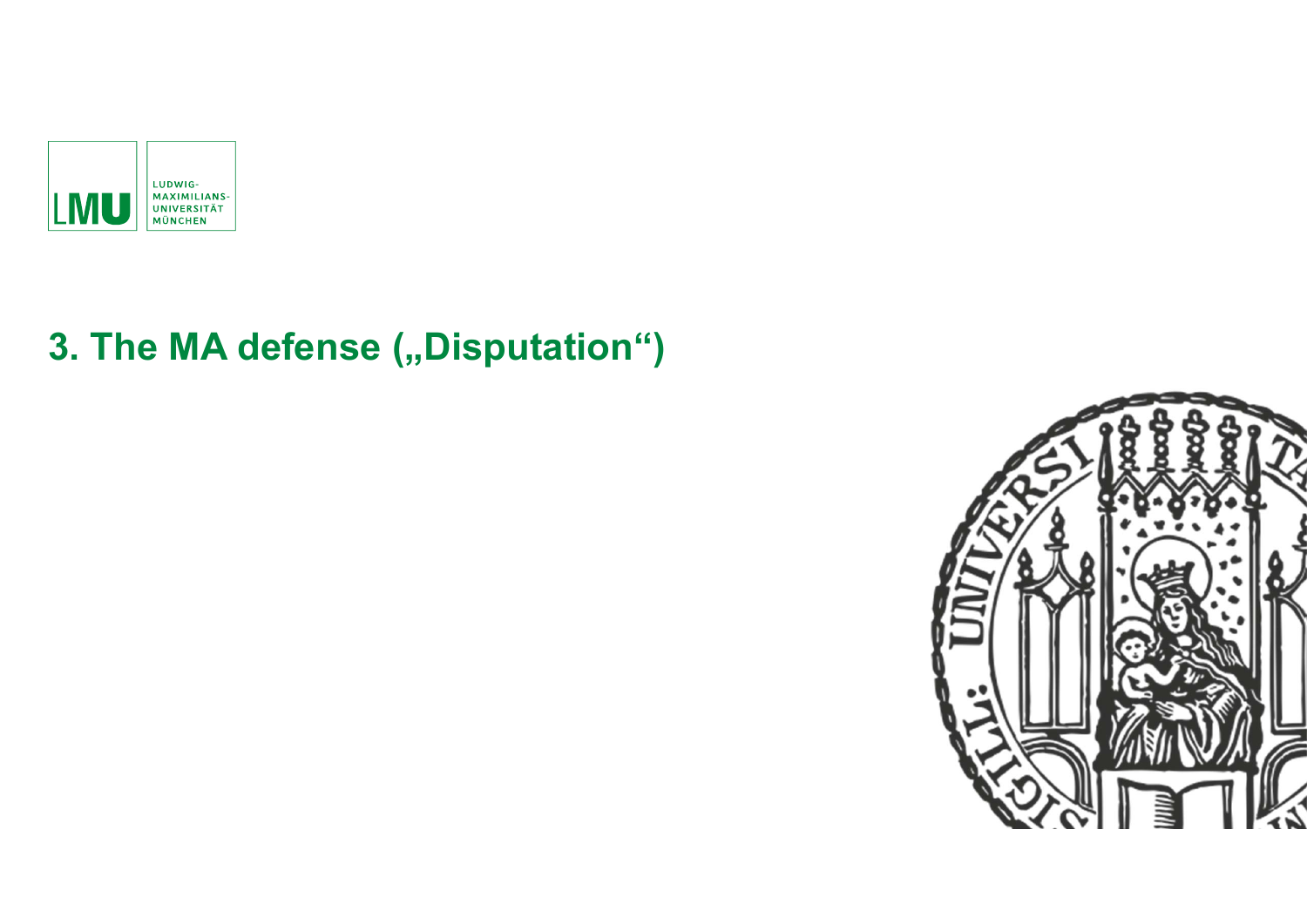## **The MA defense**

- → WP 38.2/39.2/40.2/41.2 (3 ECTS)
- $\rightarrow$  Oral exam about your MA thesis (usually starting with a short presentation, then questions)
- $\rightarrow$  No registration required you are invited to the exam by your supervisor once they have read your thesis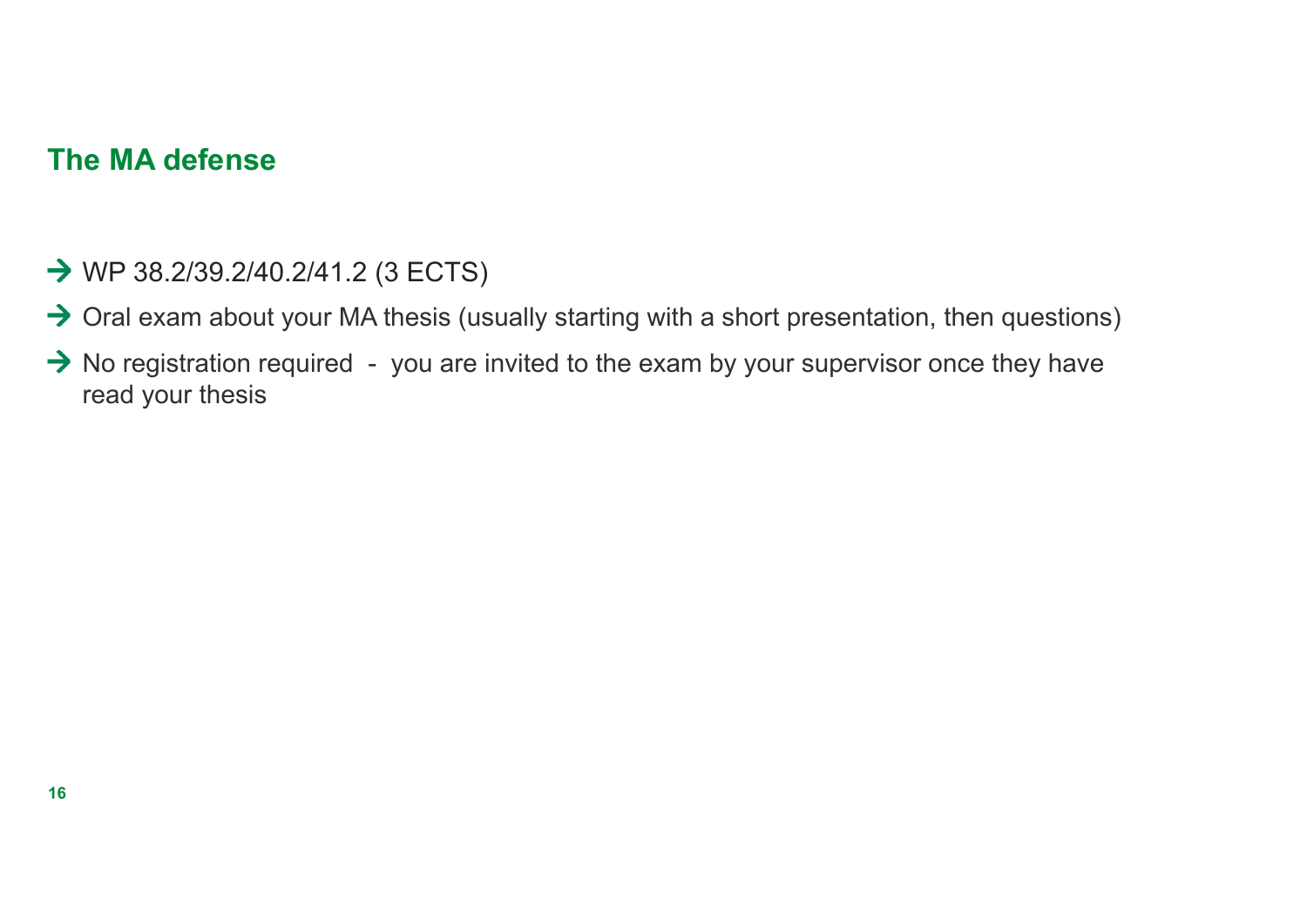

# **4. The final grade/diploma**

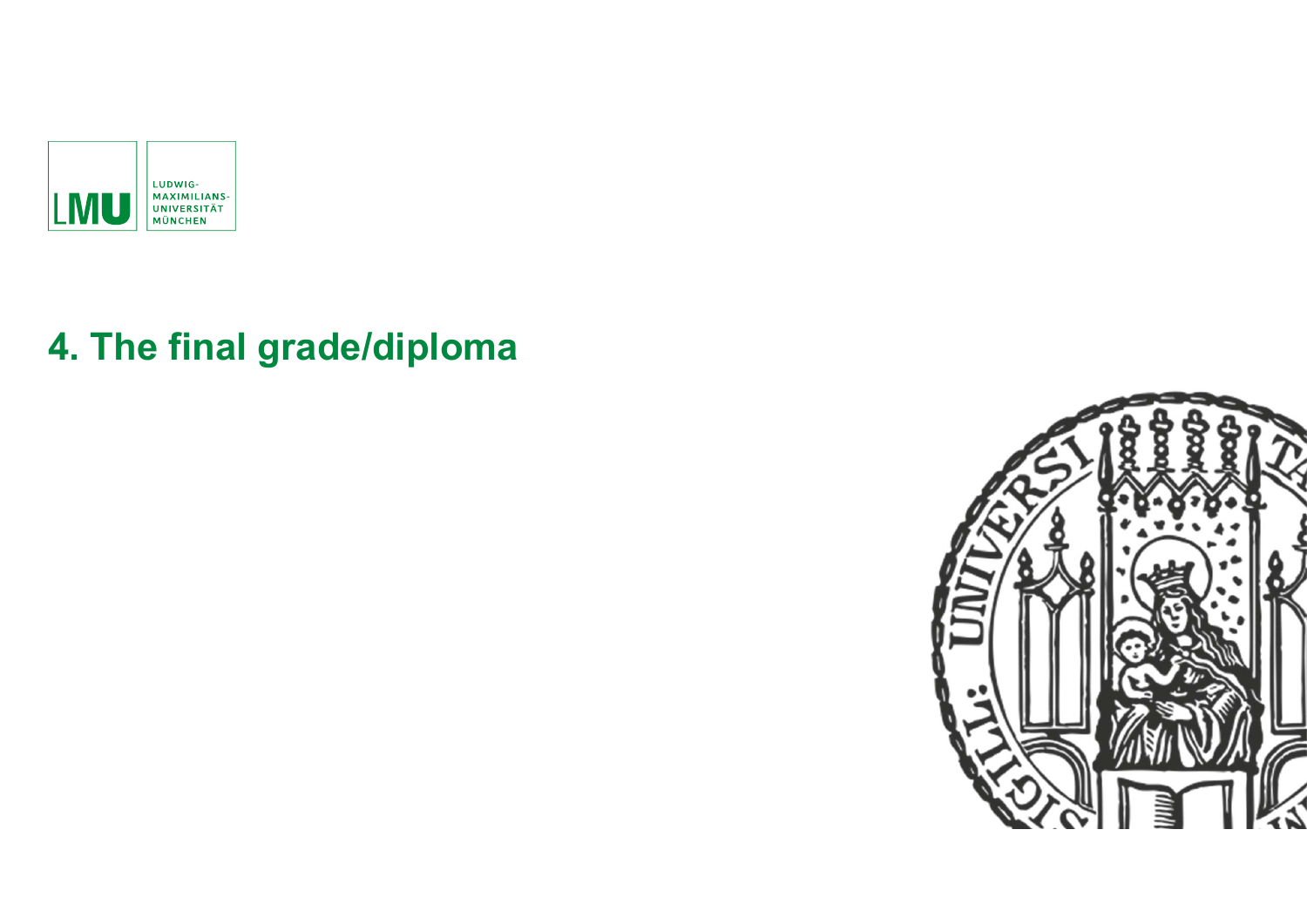## **The final grade**

 $\rightarrow$  = the mean of the weighted single grades of all graded modules you took (including the MA thesis and defense/Disputation)

> $§21$ **Bildung der Endnote**

 $1$ lst die Masterprüfung nach § 19 Abs. 2 bestanden, errechnet sich die Endnote aus dem arithmetischen Mittel der nach der Anlage 2/Spalte 16 gewichteten Modulnoten;